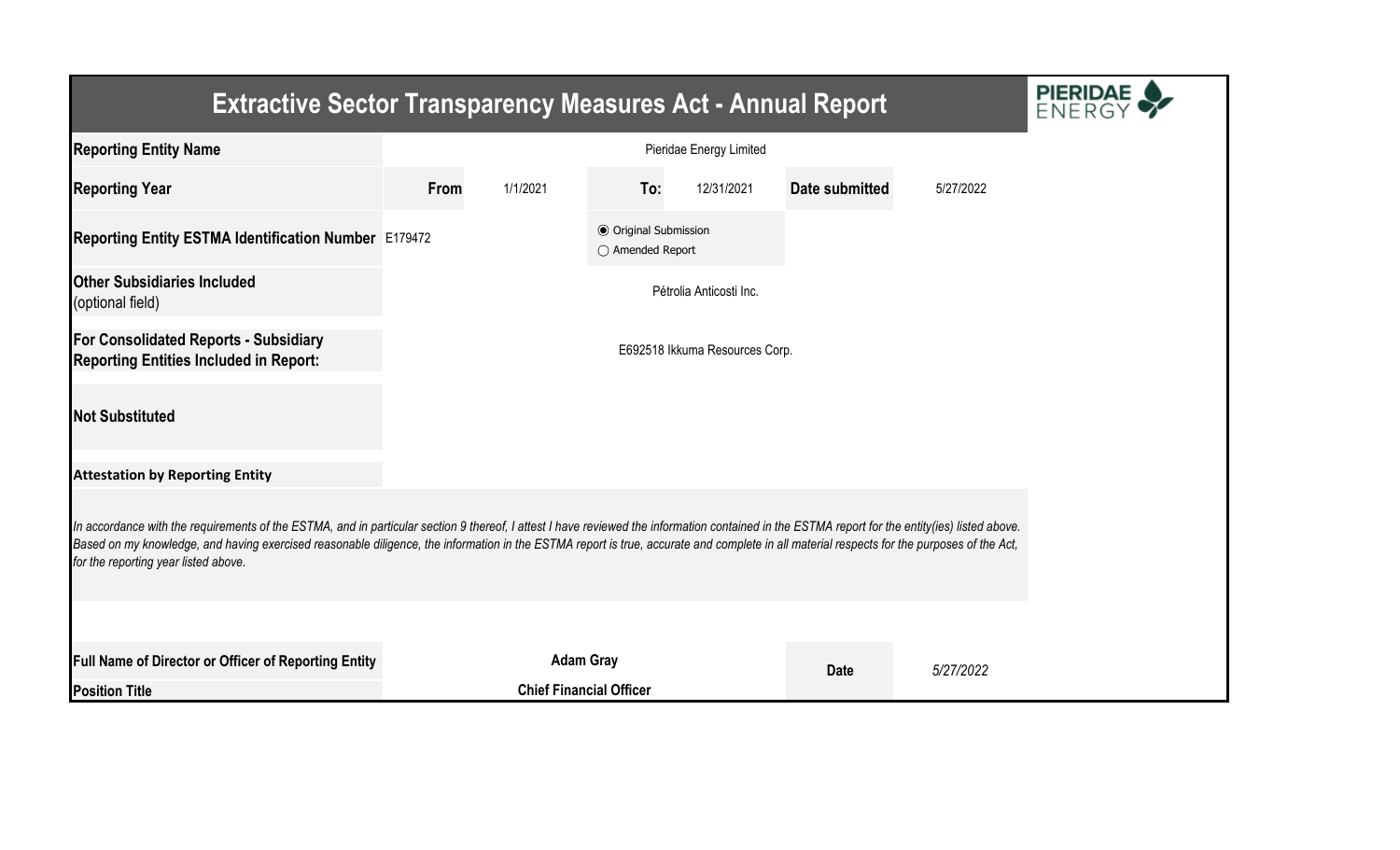| <b>Extractive Sector Transparency Measures Act - Annual Report</b> |                                           |                                                                              |              |                  |           |                                |                |                  |                                                      |                                      |                                                                                                                                                          |  |
|--------------------------------------------------------------------|-------------------------------------------|------------------------------------------------------------------------------|--------------|------------------|-----------|--------------------------------|----------------|------------------|------------------------------------------------------|--------------------------------------|----------------------------------------------------------------------------------------------------------------------------------------------------------|--|
| <b>Reporting Year</b>                                              | From:                                     | 1/1/2021                                                                     | To:          | 12/31/2021       |           |                                |                |                  |                                                      |                                      |                                                                                                                                                          |  |
| <b>Reporting Entity Name</b>                                       |                                           | Pieridae Energy Limited                                                      |              |                  |           | <b>Currency of the Report</b>  | CAD            |                  |                                                      |                                      |                                                                                                                                                          |  |
| <b>Reporting Entity ESTMA</b>                                      |                                           | E179472                                                                      |              |                  |           |                                |                |                  |                                                      |                                      |                                                                                                                                                          |  |
| <b>Identification Number</b>                                       |                                           |                                                                              |              |                  |           |                                |                |                  |                                                      |                                      |                                                                                                                                                          |  |
| <b>Subsidiary Reporting</b><br><b>Entities (if necessary)</b>      | E692518 Ikkuma Resources Corp.            |                                                                              |              |                  |           |                                |                |                  |                                                      |                                      |                                                                                                                                                          |  |
| <b>Payments by Payee</b>                                           |                                           |                                                                              |              |                  |           |                                |                |                  |                                                      |                                      |                                                                                                                                                          |  |
| Country                                                            | Payee Name <sup>1</sup>                   | Departments, Agency, etc within<br>Payee that Received Payments <sup>2</sup> | <b>Taxes</b> | <b>Royalties</b> | Fees      | <b>Production Entitlements</b> | <b>Bonuses</b> | <b>Dividends</b> | <b>Infrastructure</b><br><b>Improvement Payments</b> | <b>Total Amount paid to</b><br>Payee | Notes <sup>34</sup>                                                                                                                                      |  |
| Canada                                                             | <b>GOVERNMENT OF CANADA</b>               |                                                                              |              | 3,323,000        | 299,000   |                                |                |                  |                                                      |                                      | Includes payments made to Indian Oil<br>3,622,000 and Gas Canada and Canada<br>Revenue Agency                                                            |  |
| Canada                                                             | STONEY TRIBAL ADMINISTRATION              |                                                                              | 187,000      | $\sim$           | $\sim$    |                                |                |                  |                                                      | 187,000                              |                                                                                                                                                          |  |
| Canada                                                             | <b>CLEARWATER COUNTY</b>                  |                                                                              | 3,926,000    | $\sim$           | 1,110,000 |                                |                |                  |                                                      | 5,036,000                            |                                                                                                                                                          |  |
| Canada                                                             | KANANASKIS IMPROVEMENT DISTRICT           |                                                                              | 167,000      | $\sim$           | 100,000   |                                |                |                  |                                                      | 267,000                              |                                                                                                                                                          |  |
| Canada                                                             | MUNICIPAL DISTRICT OF PINCHER CREEK NO. 9 |                                                                              | 5,439,000    | $\sim$           | 378,000   |                                |                |                  |                                                      | 5,817,000                            |                                                                                                                                                          |  |
| Canada                                                             | MOUNTAIN VIEW COUNTY                      |                                                                              | 318,000      | $\sim$           | $\sim$    |                                |                |                  |                                                      | 318,000                              |                                                                                                                                                          |  |
| Canada                                                             | MUNICIPAL DISTRICT OF GREENVIEW NO. 16    |                                                                              | 717,000      | $\sim$           | $\sim$    |                                |                |                  |                                                      | 717,000                              |                                                                                                                                                          |  |
| Canada                                                             | NORTHERN ROCKIES REGIONAL MUNICIPALITY    |                                                                              | 499,000      | $\sim$           | $\sim$    |                                |                |                  |                                                      | 499,000                              |                                                                                                                                                          |  |
| Canada                                                             | ROCKY VIEW COUNTY                         |                                                                              | 864,000      | $\sim$           | 285,000   |                                |                |                  |                                                      | 1,149,000                            |                                                                                                                                                          |  |
| Canada                                                             | YELLOWHEAD COUNTY                         |                                                                              | 127,000      | $\sim$           |           |                                |                |                  |                                                      | 127,000                              |                                                                                                                                                          |  |
| Canada                                                             | MUNICIPAL DISTRICT OF BIGHORN NO. 8       |                                                                              | 392,000      | $\sim$           | $\sim$    |                                |                |                  |                                                      | 392.000                              |                                                                                                                                                          |  |
| Canada                                                             | <b>GOVERNMENT OF ALBERTA</b>              |                                                                              | 858,000      | 6,627,000        | 4,117,000 |                                |                |                  |                                                      |                                      | Includes payments made to Alberta<br>11,602,000 Energy Regulator, Government of<br>Alberta and Minister of Finance                                       |  |
| Canada                                                             | <b>GOVERNMENT OF BRITISH COLUMBIA</b>     |                                                                              | 281,000      | 331,000          | 1.802.000 |                                |                |                  |                                                      |                                      | Includes payments made to Minister<br>2,414,000 of Finance for British Columbia, BC Oil<br>and Gas Commission and Minister of<br><b>Energy and Mines</b> |  |
| Canada                                                             | GOVERNMENT OF NOVA SCOTIA                 |                                                                              |              | $\sim$           | 213,000   |                                |                |                  |                                                      |                                      | Includes payments made to the<br>213,000 Minister of Finance and Nova Scotia<br>Utility and Review Board                                                 |  |
| <b>Additional Notes:</b>                                           |                                           |                                                                              |              |                  |           |                                |                |                  |                                                      |                                      |                                                                                                                                                          |  |